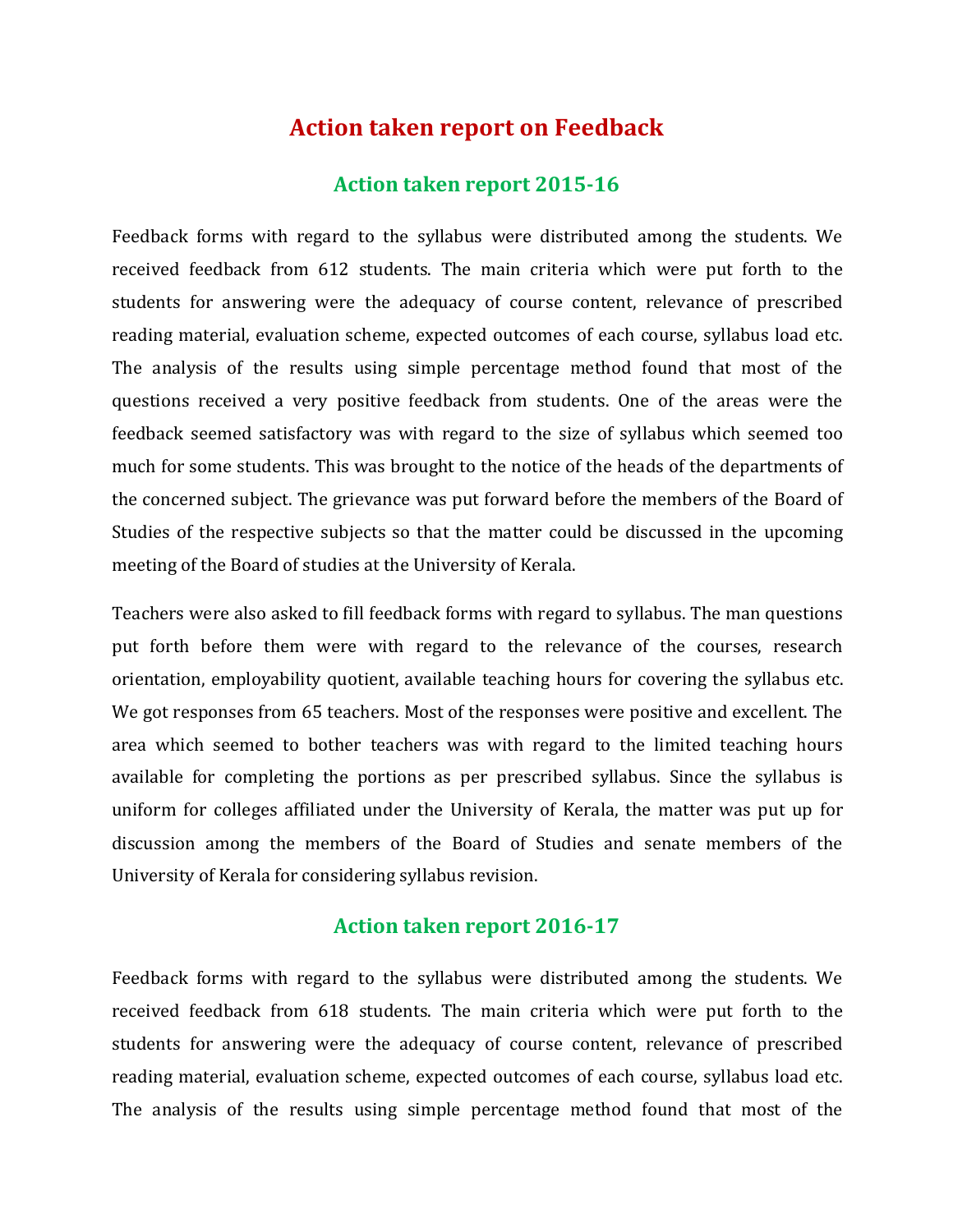questions received a very positive feedback from students, especially with regard to the open courses included in the syllabus which seemed to give value addition to many students. One of the areas were the feedback seemed satisfactory was with regard to the size of syllabus which seemed too much for some students. This was brought to the notice of the heads of the departments of the concerned subject. The grievance was put forward before the members of the Board of Studies of the respective subjects so that the matter could be discussed in the upcoming meeting of the Board of studies at the University of Kerala.

Teachers were also asked to fill feedback forms with regard to syllabus. The man questions put forth before them were with regard to the relevance of the courses, research orientation, employability quotient, available teaching hours for covering the syllabus etc. We got responses from 62 teachers. Most of the responses were positive. Two areas which seemed to bother teachers were with regard to the limited teaching hours available for completing the portions as per prescribed syllabus and the employability quotient of the syllabus. Some of the teachers added comments that more of skill-based activities may be added in the syllabus. Since the syllabus is uniform for colleges affiliated under the University of Kerala, the matter was put up for discussion among the members of the Board of Studies and senate members of the University of Kerala for considering syllabus revision and addition of skill-based learning.

## **Action taken report 2017-18**

Feedback forms with regard to the syllabus were distributed among the students. We received feedback from 630 students. The main criteria which were put forth to the students for answering were the adequacy of course content, relevance of prescribed reading material, evaluation scheme, expected outcomes of each course, syllabus load etc. The analysis of the results using simple percentage method found that most of the questions received positive feedback from students. One of the areas were the feedback seemed satisfactory was with regard to the size of syllabus which seemed too much for some students. This was brought to the notice of the heads of the departments of the concerned subject. The grievance was put forward before the members of the Board of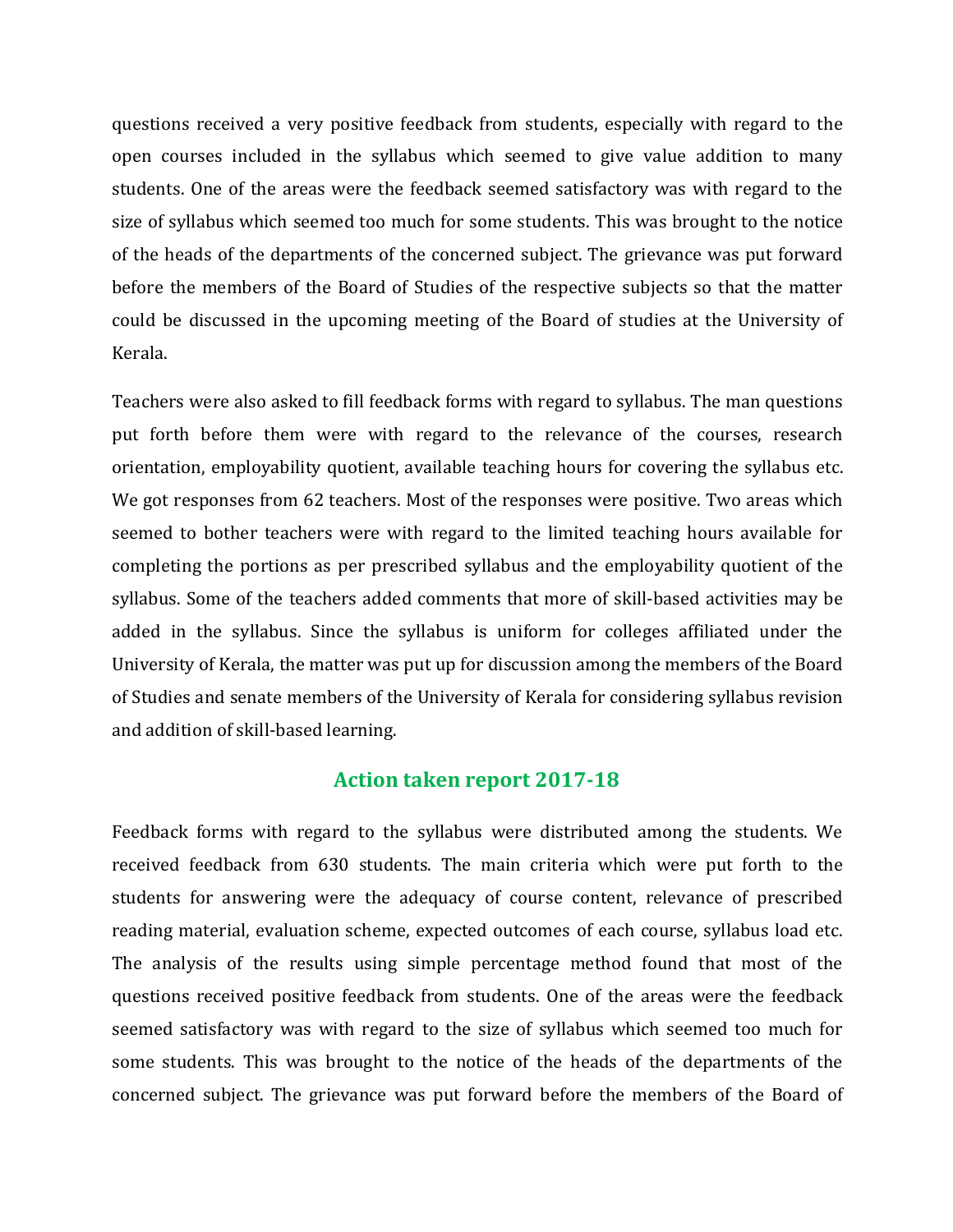Studies of the respective subjects so that the matter could be discussed in the upcoming meeting of the Board of studies at the University of Kerala.

Teachers were also asked to fill feedback forms with regard to syllabus. The man questions put forth before them were with regard to the relevance of the courses, research orientation, employability quotient, available teaching hours for covering the syllabus etc. We got responses from 56 teachers. Most of the responses were positive. The area which seemed to bother teachers was with regard to the scope of employment the syllabus offered. Since the syllabus is uniform for colleges affiliated under the University of Kerala, the matter was put up for discussion among the members of the Board of Studies and senate members of the University of Kerala for considering syllabus revision.

### **Action taken report 2018-19**

Feedback forms with regard to the syllabus were distributed among the students. We received feedback from 608 students. The main criteria which were put forth to the students for answering were the adequacy of course content, relevance of prescribed reading material, evaluation scheme, expected outcomes of each course, syllabus load etc. The analysis of the results using simple percentage method found that most of the questions received a very positive feedback from students. One of the areas were the feedback seemed satisfactory was with regard to the size of syllabus which seemed too much for some students. This was brought to the notice of the heads of the departments of the concerned subject. The grievance was put forward before the members of the Board of Studies of the respective subjects so that the matter could be discussed in the upcoming meeting of the Board of studies at the University of Kerala.

Teachers were also asked to fill feedback forms with regard to syllabus. The man questions put forth before them were with regard to the relevance of the courses, research orientation, employability quotient, available teaching hours for covering the syllabus etc. We got responses from 67 teachers. Most of the responses were positive and excellent. The areas which seemed to bother teachers were with regard to the limited teaching hours available for completing the portions as per prescribed syllabus and also the lacunae in the